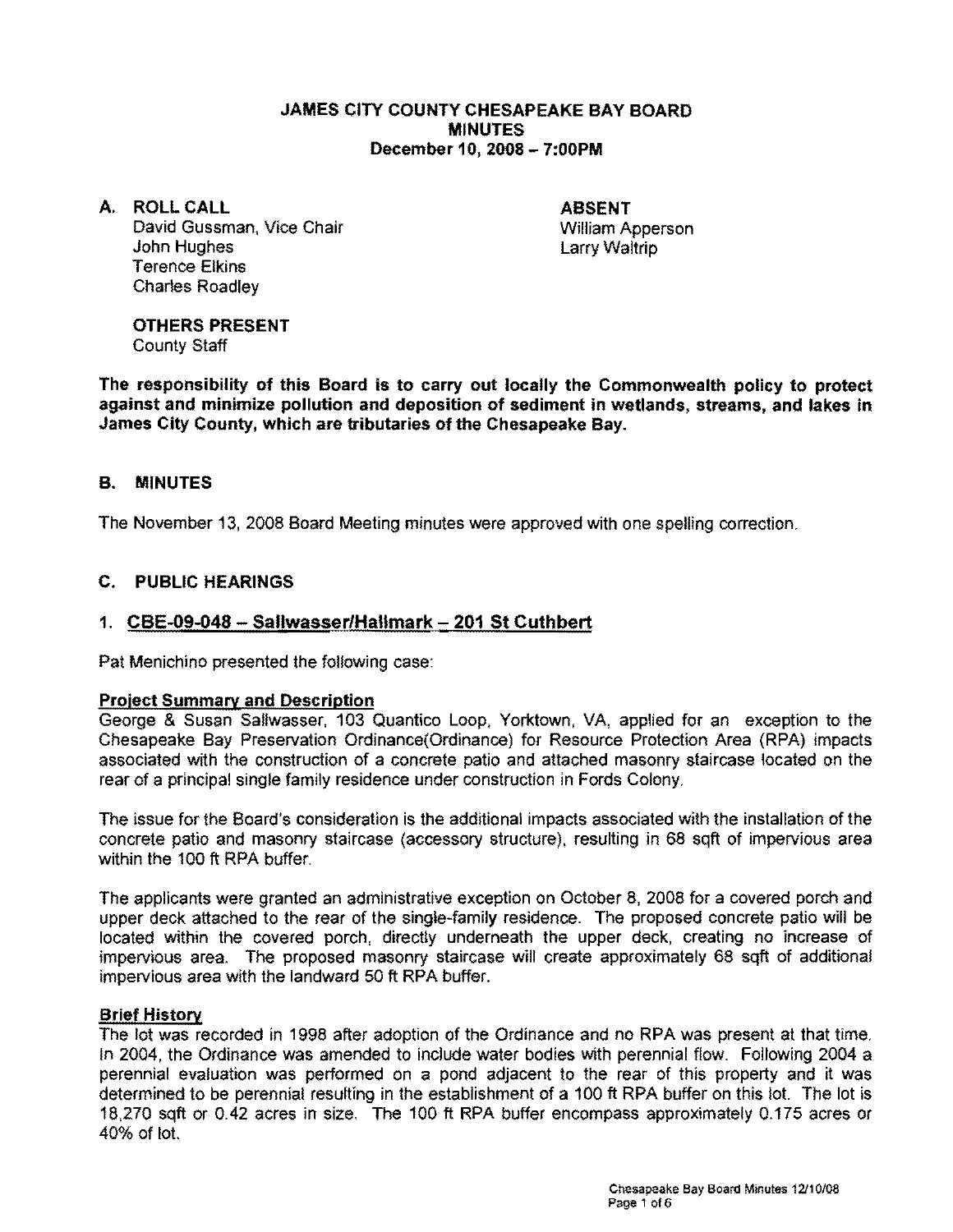According to provisions of Section 23-7 (c) 2 (b); when application of the buffer would result in the loss of a buildable area on a lot or parcel recorded between August 6, 1990, and January 1, 2004, encroachments into the buffer may be allowed through an administrative process.

In this case, the proposal is for an accessory structure encroachment within the 100 ft RPA buffer, and the exception request must be processed by the Board after a public hearing.

## **Water Quality Impact Assessment /WQIA)**

Under Section 23-14 of the amended Ordinance, a WQIA must be submitted for any proposed land disturbing activity resulting from development or redevelopment within RPA. The applicant has submitted a WQIA for this project. The mitigation required to offset the 68 sqft of impervious cover impacts have already been incorporated within the RPA mitigation-planting plan that was part of the administrative approval.

The owners have submitted the required information as outlined in the James City County Water Quality Impact Assessment Guidelines. The Board is to determine whether or not the proposed development is consistent with the spirit and intent of the Ordinance and make a finding based upon the following criteria, as outlined in Section 23-14(c) of the Ordinance:

- 1. The exception request is the minimum necessary to afford relief;
- 2. Granting the exception will not confer upon the applicant any special privileges denied by this chapter to other property owners similarly situated in the vicinity;
- 3. The exception request will be in harmony with the purpose and intent of this chapter, and is not of substantial detriment to water quality;
- 4. The exception request is not based on conditions or circumstances that are self-created or selfimposed, nor does the request arise from conditions or circumstances either permitted or nonconforming that are related to adjacent parcels; and
- 5. Reasonable and appropriate conditions are imposed which will prevent the exception request from causing a degradation of water quality

## **Recommendations**

The Ordinance considers retaining walls to be accessory structures. Staff does not have the authority to grant an administrative approval for encroachments within the RPA buffer for accessory structures. To be consistent with the ordinance Staff cannot support the installation of accessory structures in RPA. In the past, the Board has approved encroachments for accessory structures within the RPA buffer

Staff would not be opposed to the Board granting the applicant's exception requests for the following reasons:

- 1. Staff has determined that there would be no net increase in impervious area created by the concrete patio, and only 68 sqft created by the masonry staircase.
- 2. The patio and staircase are necessary to provide a rear exit from the principal structure and access to the ground from the raised porch.
- 3. Staff has evaluated the water quality impacts cased by the additional 68 sqft and determine them to be minimal.

After reviewing this case, if the Board considers approval of this exception, staff recommends that the following conditions be included within the Board action:

1. This exception shall become null and void if construction of the patio and staircase and all required mitigation planting is not completed within 12 months from the date the exception or waiver is granted by the Board.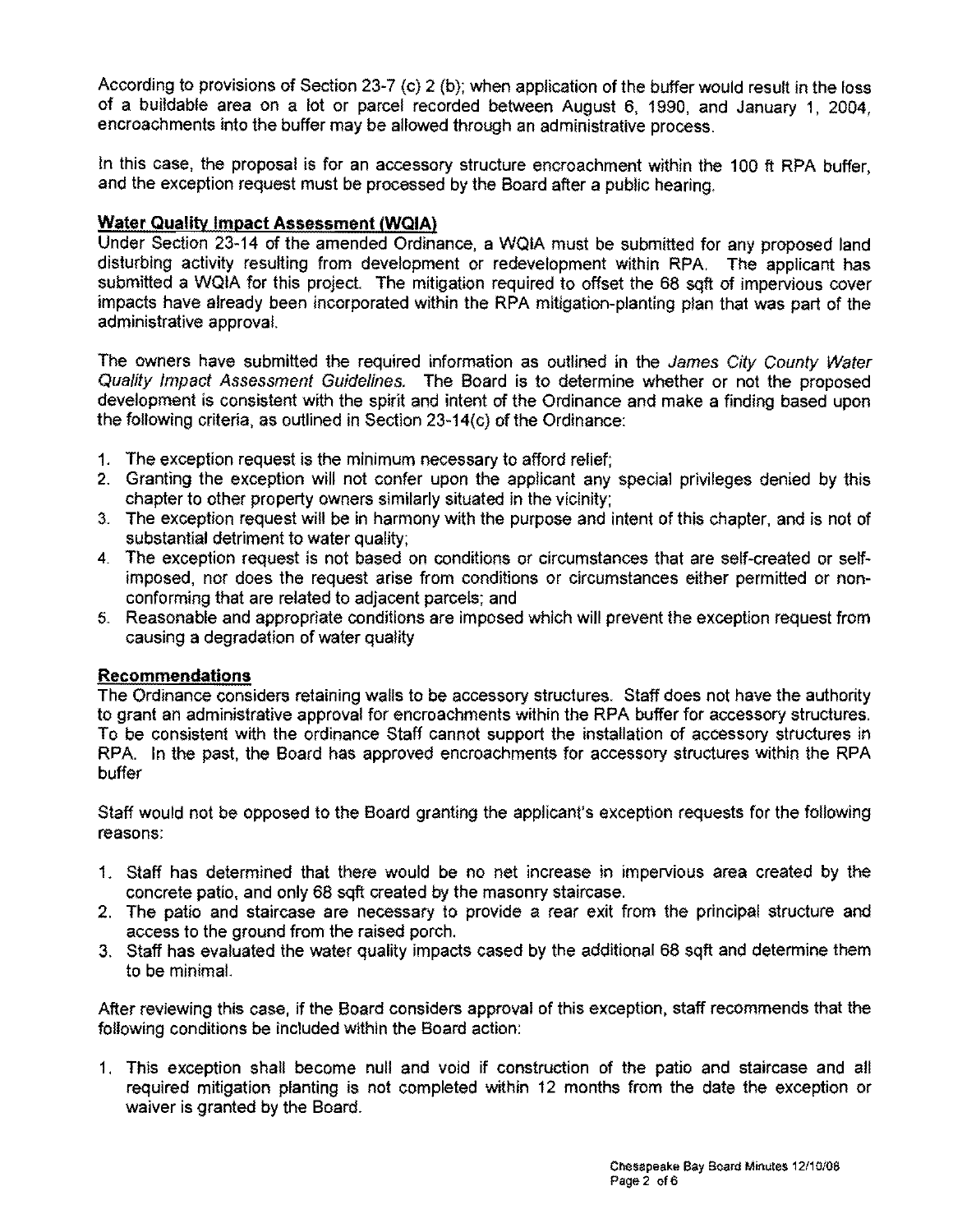2. All recommendations adopted by the Board must be incorporated into the site plans for the project, which then must be approved by the Environmental Division before construction can begin.

Mr. Hughes asked for clarification on the mitigation requirements.

Mr. Menichino stated the mitigation plan submitted and administratively approved for the residence exceeded the requirements so it has also been accepted as mitigation for this exception request.

Mr. Gussman opened the public hearing.

A. Mike Carroll, Hallmark Builders, representing the applicant, stated he was available to answer questions.

Mr. Gussman closed the public hearing as no one else wished to speak.

Mr. Elkins stated the impact to the environments appeared to be minimal.

Mr. Hughes made a motion to adopt the resolution granting the Chesapeak Bay Exception for case number CBE-09-048 on tax parcel #3721000054.

The motion was approved by a 4-0 vote.

# 2. **CBV-09-006 - APPEAL· Drummond -165 Indian Circle**

Mr. Menichino presented the following case:

Mr. George F. Drummond, 165 Indian Circle, filed an appeal to James City County's Chesapeake Bay Board on October 28, 2008, appealing a Notice of Violation and administrative order issued by the County on October 21, 2008. The Notice of Violation ordered the removal of unauthorized fill, concrete driveway, and retaining wall installed within the Resource Protection Area (RPA) buffer located on his property. Staff reviewed the unauthorized encroachments and estimated the RPA impacts as follows: concrete driveway - 500 sqft, fill - 800 sqft, and retaining wall - 55 linear ft.

### **The Chesapeake Bav Preservation Ordinance**

The ordinance was adopted by the James City County Board of Supervisors on August 6, 1990. It was titled Ordinance Number 183 and added to the County Code as: Chapter 19B, Chesapeake Bay Preservation.

As amended, this ordinance is now titled: Chapter 23, Chesapeake Bay Preservation.

### **Description of the Property**

The property is located at 165 Indian Circle and further identified as James City County Parcel Identification Number 5920200045.

The property is 1.09 acres in size and has a single-family residence located on it. The residence was built in 1974, prior to the adoption of the ordinance. The rear of the property abuts an upper portion of Skiffes Creek, a tributary of the James River. A 100 ft RPA buffer was established adjacent to Skiffes Creek following the adoption of the ordinance in 1990. It is estimated that this RPA buffer encompass approximately 80% of the lot.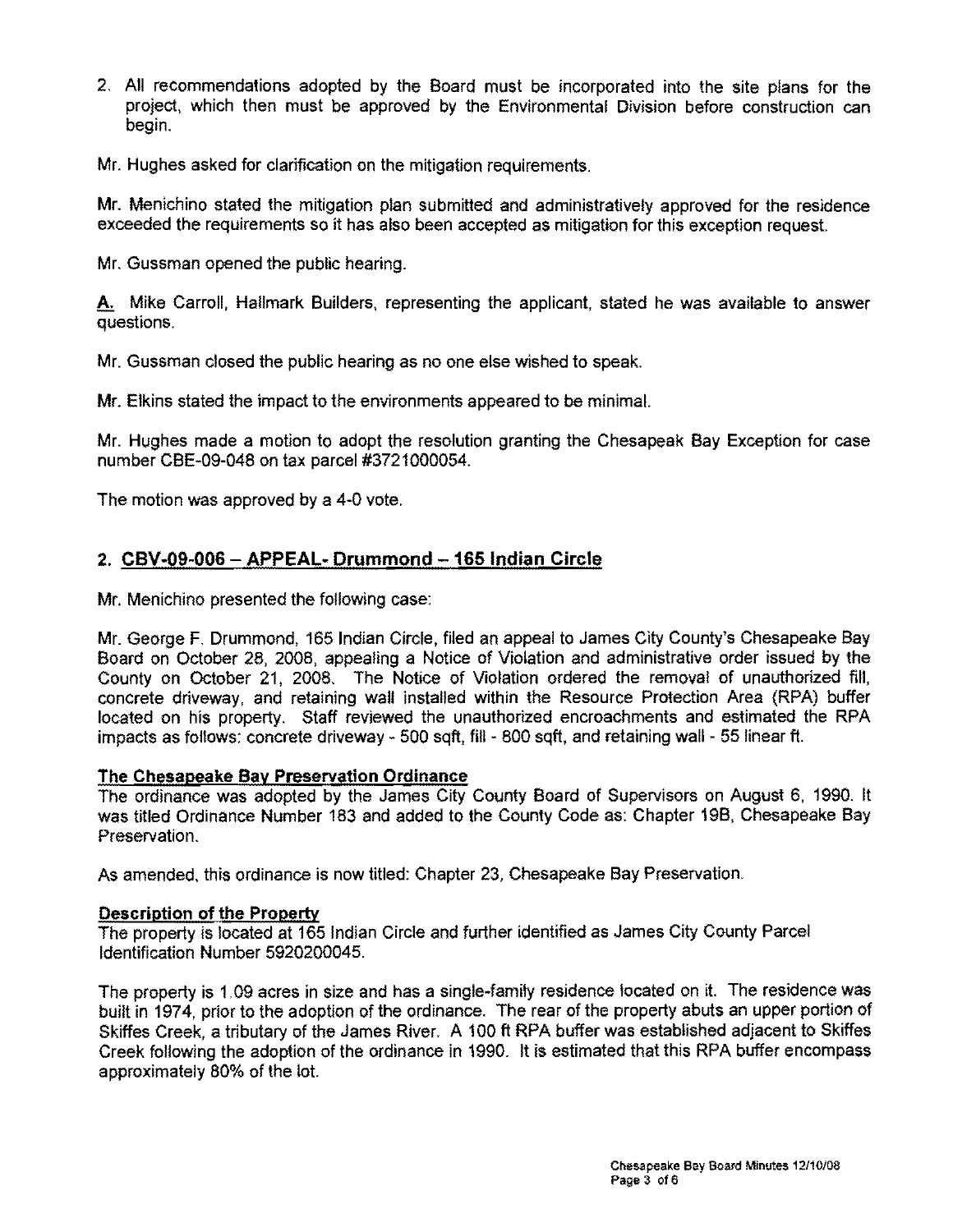### **Summary of Facts**

Mr. Drummond purchased the property in 2004. He has maintained continuous possession and control over the property.

Since 2004, Mr. Drummond has applied to the County twice for administrative exceptions to the Ordinance.

In 2006, Mr. Drummond was granted an administrative exception to install an additional roof attached to the rear of the principal residence, in order to cover an existing patio.

In 2006, Mr. Drummond also applied to the Chesapeake Bay Board for an exception to build a detached garage in the RPA buffer. Prior to the case being presented to the Board, Mr. Drummond withdrew his application for the exception.

In February 2008, Mr. Drummond submitted another exception request for a proposed 28 ft x 58 ft garage connected to the principal residence on one corner. Although this proposal received initial administrative approval, a thorough onsite inspection revealed that approximately 1800 sqft of new concrete driveway had been installed within the RPA buffer without authorization from the County. Following that inspection, Mr. Drummond was notified that he would be required to file for an exception request with the Chesapeake Bay Board for both the driveway and the proposed garage. Mr. Drummond expressed concern about going before the Board and requested that staff work with him in an effort to resolve the issue. He indicated he would be willing to reduce proposed impacts and provide mitigation for the existing impacts. Staff agreed to work towards an acceptable resolution of the issues.

On February 21, 2008, staff and Mr. Drummond reached agreement on the following specific actions and conditions required for a new administrative exception to be granted.

- 1. Mr. Drummond agreed to remove 175 square feet of unauthorized concrete drive and remove a 12 ft x 16 ft wood shed from within the RPA buffer.
- 2. A 10ft  $\times$  10ft bio-retention facility planted with (3) native shrubs and ground cover, shall be installed within the RPA buffer.
- 3. RPA mitigation plantings of (6) canopy trees, (12) understory trees and (18) shrubs shall also be installed within buffer.
- 4. An administrative approval shall be granted for the installation of an attached 24ft x 40 ft garage and a concrete driveway pad to service the principal structure expansion of 400 square feet.
- 5. An RPA mitigation plan showing the location of the proposed bio-retention facility and the locations and species of all required native plants, must submitted to staff within 30 days from February 21, 2008.

On February 21, 2008, the administrative exception was granted by the Environmental Director and Mr. Drummond signed the exception. Mr. Drummond agreed to all of the conditions stipulated and signed an email from the Compliance Specialist detailing those conditions.

Mr. Drummond failed to submit the required RPA mitigation plan despite attempts by staff to obtain it.

October 21, 2008, following an inspection, Code Compliance notified the Environmental staff that Mr. Drummond had not followed the approved building site plan resulting in potential compliance issues. The Compliance Specialist contacted Mr. Drummond and informed him that staff would visit the site and perform an inspection. The Environmental Director and the Compliance Specialist visited the site and determined the following:

1. Approximately 900 sqft of concrete driveway pad had been installed (500 sqft more than approved).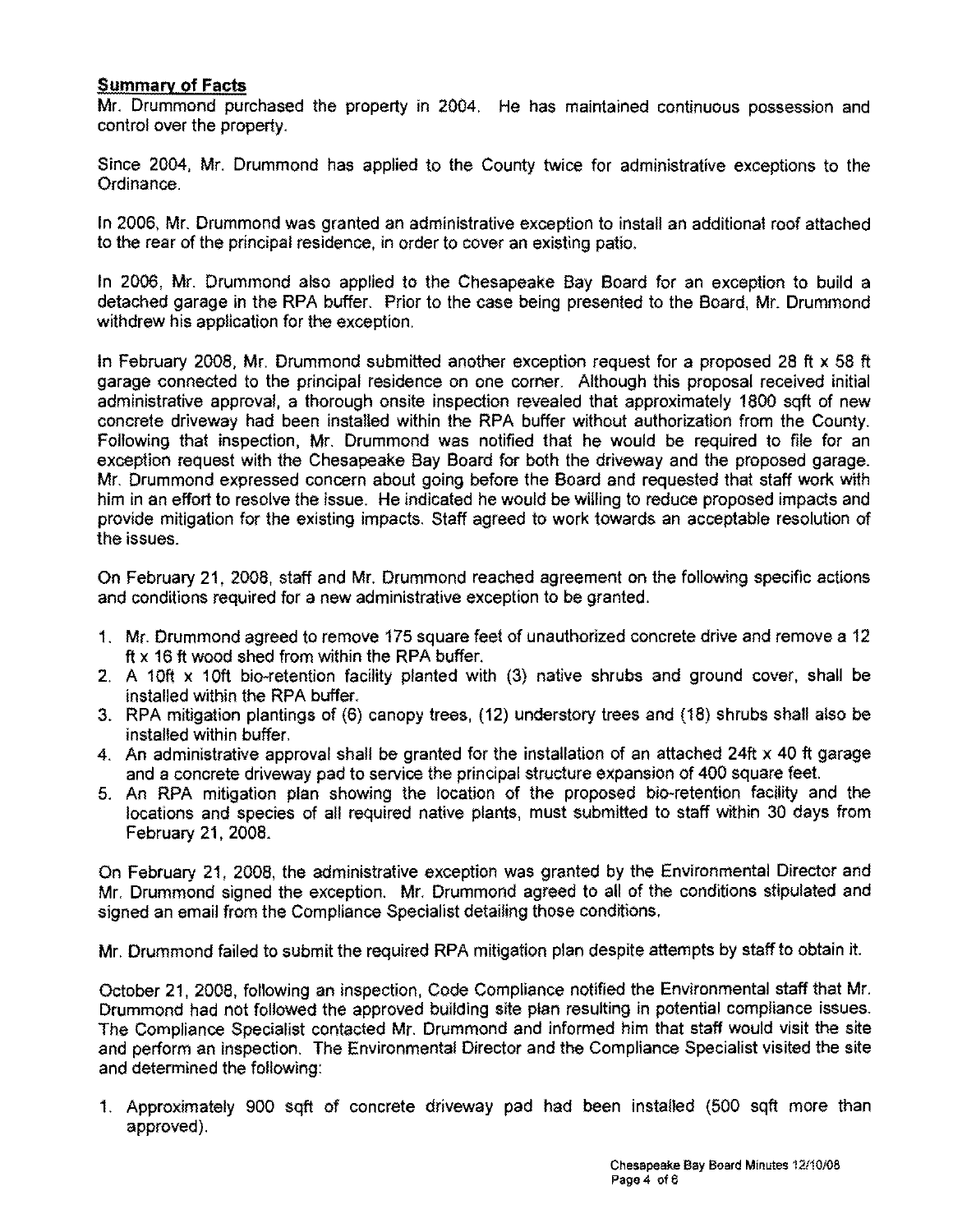- 2. Approximately 55 linear feet of treated wood retaining wall had been installed within the RPA buffer.
- 3. Approximately 800 sqft of fill had been placed within the RPA buffer.
- 4. The required bio-retention facility had not been installed.
- 5. The required (6) canopy trees, (12) understory trees and (18) native shrubs had not been installed.
- 6. The 175 sqft of concrete driveway required to be removed as a condition of approval, had not been removed.
- 7. The garage had been completed as approved.
- 8. The 12ft x 16ft shed had been removed as required.

October 21, 2008, staff contacted Mr. Drummond to discuss the results of their inspection. Staff informed Mr. Drummond that a Notice of Violation (NOV) would be prepared and sent to him. The NOV describied the violation and ordered Mr. Drummond to remove the unauthorized encroachments from within the RPA buffer.

October 30, 2008, Mr. Drummond filed an appeal to the Chesapeake Bay Board.

### **Staff Recommendations**

Staff requests that the Board apply the guidance provided in the Ordinance as follows:

Section 23-17(b) Appeals; states that in rendering its decision, the Board shall balance the hardship to the property owner with the purpose, intent and objectives of the Ordinance. The Board shall not decide in favor to the appellant unless it finds:

- 1. The hardship is not generally shared by other properties in the vicinity;
- 2. The Chesapeake Bay, its tributaries and other properties in the vicinity will not be adversely affected; and
- 3. The appellant acquired the property in good faith and the hardship is not self-inflicted.

Staff contends that Mr. Drummond has a thorough understanding of the County's Chesapeake Bay Ordinance, as it applies to development activities onthis single-family residence. Staff believes that Mr. Drummond has in the past, been granted administrative relief from the Ordinance on two separate occasions. Staff contends that additional relief from the Ordinance is not warranted and any additional requests should be considered serial in nature. Staff has evaluated the impacts caused by the unauthorized encroachments and determined them to be moderate.

Mr. Menichino stated, as this was an appeal; Staff would address the Board after comments from the appellant.

Mr. Gussman opened the public hearing.

A. Mr. Drummond, the appellant, asked the Board for a deferral, stating he needed additional time to prepare answers and comments for some of the information on record.

Mr. Roadley stated based on his inspection of the property this was a stable area and he would not object to the deferral.

Mr. Menichino asked the Board to defer the case until February, allowing the appellant sufficient time to prepare and therefore ensuring the appeal would be considered at that time.